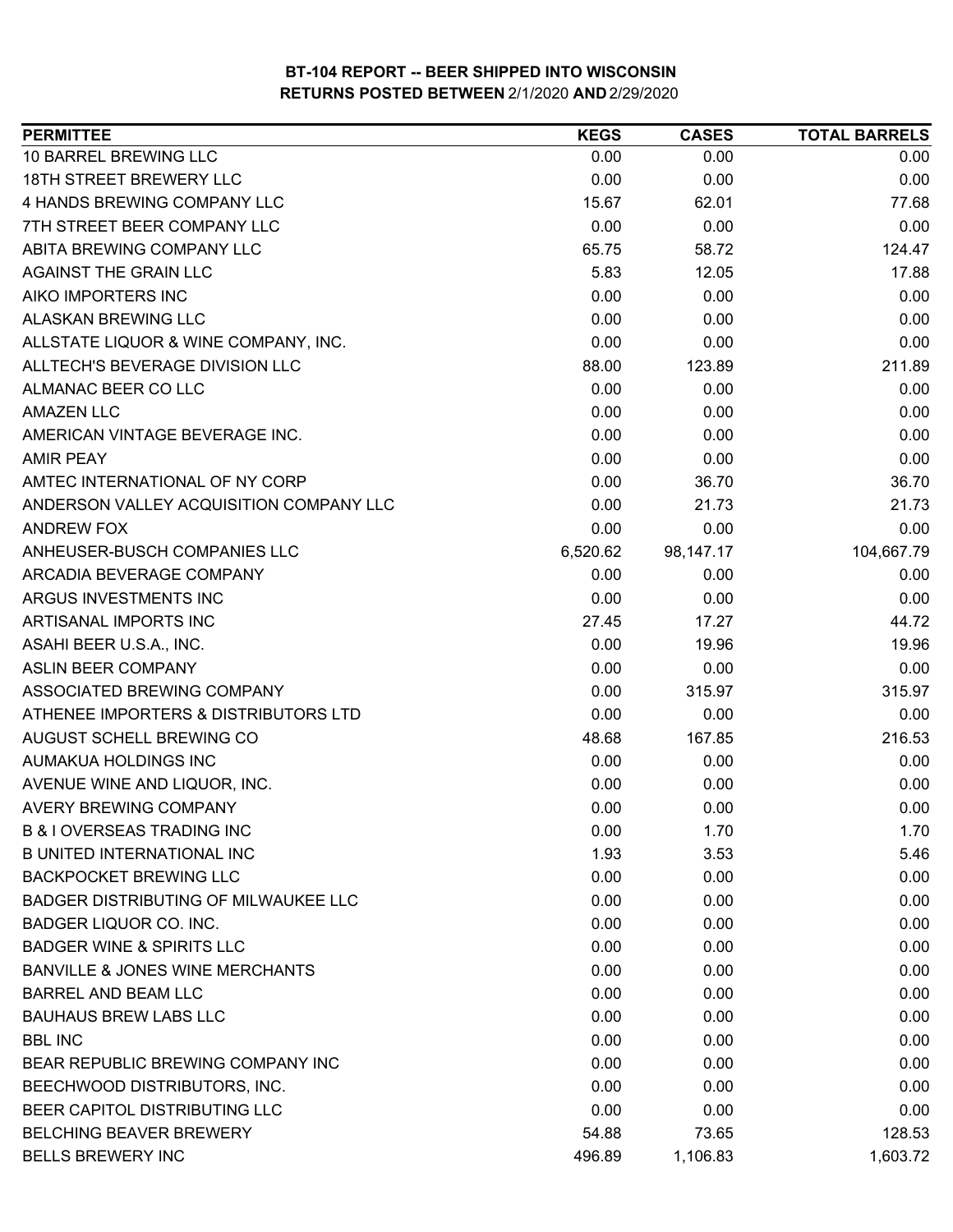| BENT PADDLE BREWING COMPANY<br>60.17<br>118.67<br>178.84<br>BERNICK'S PEPSI-COLA OF DRESSER, INC.<br>0.00<br>0.00<br>0.00<br><b>BIG SKY BREWING CO</b><br>28.00<br>69.80<br>41.80<br>BILL'S DISTRIBUTING, LTD.<br>0.00<br>0.00<br>0.00<br><b>BINDING BRAUEREI USA INC</b><br>5.11<br>32.89<br>27.78<br><b>BLACKROCKS BREWERY LLC</b><br>3.50<br>43.00<br>46.50<br>BLUE POINT BREWING COMPANY INC<br>0.00<br>0.00<br>0.00<br><b>BLUME BRAUHAUS LLC</b><br>0.00<br>0.00<br>0.00<br>6,763.98<br><b>BOSTON BEER CORPORATION</b><br>6,376.15<br>387.83<br>BRASS FOUNDRY BREWING CO.<br>5.34<br>5.81<br>11.15<br>BRAU BROTHERS BREWING COMPANY, LLC<br>0.00<br>0.00<br>0.00<br>BREAKTHRU BEVERAGE GROUP LLC<br>0.00<br>0.00<br>0.00<br>BREAKTHRU BEVERAGE GROUP LLC<br>0.00<br>0.00<br>0.00<br>BREAKTHRU BEVERAGE WISCONSIN NORTH LLC<br>0.00<br>0.00<br>0.00<br>BRECKENRIDGE BREWERY LLC<br>0.00<br>0.00<br>0.00<br><b>BREWDOG BREWING COMPANY LLC</b><br>0.00<br>0.00<br>0.00<br>3.15<br>16.95<br><b>BRIAN EWING</b><br>13.80<br>BROWN-FORMAN CORPORATION<br>0.00<br>190.69<br>190.69<br>0.00<br>0.00<br>C.J.W., INC.<br>0.00<br>CANAL STREET BREWING CO LLC<br>12.00<br>686.48<br>698.48<br>334.41<br>CANARCHY HOLDING CO LLC<br>56.04<br>278.37<br>CAPITOL-HUSTING COMPANY, INC.<br>0.00<br>0.00<br>0.00<br>CARRIAGE HOUSE IMPORTS, LTD.<br>0.00<br>9.73<br>9.73<br>CASCADE BREWING COMPANY LLC<br>0.00<br>0.00<br>0.00<br>CENTRAL BEER IMPORT & EXPORT INC<br>0.00<br>0.00<br>0.00<br><b>CHAD YAKOBSON</b><br>0.00<br>0.00<br>0.00<br>CHAS A BERNICK INC<br>0.00<br>0.00<br>0.00<br><b>CHASE HEALEY</b><br>0.00<br>0.00<br>0.00<br>0.00<br>0.00<br>0.00<br><b>CHATHAM IMPORTS INC</b><br><b>CHICAGO BREW WERKS INC</b><br>0.00<br>0.00<br>0.00<br><b>CHRIS MICHNER</b><br>54.29<br>29.03<br>83.32<br><b>CHRISTIAN P SCHAEFER</b><br>0.00<br>0.00<br>0.00<br>CITY BREWING COMPANY, LLC<br>0.00<br>0.00<br>0.00<br><b>CLASSIC BREWING COMPANY</b><br>0.00<br>0.00<br>0.00<br>CORONADO BREWING COMPANY INC<br>6.54<br>16.41<br>22.95<br><b>CRACOVIA BRANDS INC</b><br>0.00<br>0.00<br>0.00<br>CRAFT BREW ALLIANCE INC<br>0.00<br>0.00<br>0.00<br><b>CRAFT REVOLUTION LLC</b><br>6.00<br>16.11<br>22.11<br><b>CROOK &amp; MARKER LLC</b><br>0.00<br>0.00<br>0.00<br><b>CROWN IMPORTS LLC</b><br>13,559.45<br>0.00<br>13,559.45<br><b>CUSTOM CALIFORNIA CRAFT BEER LLC</b><br>0.00<br>0.00<br>0.00<br>D&V INTERNATIONAL INC<br>18.22<br>15.66<br>33.88<br>0.00<br>DANGEROUS MAN BREWING COMPANY LLC<br>0.00<br>0.00<br>0.00<br>2.99<br><b>DANNY RAKOVIC</b><br>2.99<br>DAPPER BREWING COMPANY LLC<br>0.00<br>0.00<br>0.00 | <b>PERMITTEE</b> | <b>KEGS</b> | <b>CASES</b> | <b>TOTAL BARRELS</b> |
|---------------------------------------------------------------------------------------------------------------------------------------------------------------------------------------------------------------------------------------------------------------------------------------------------------------------------------------------------------------------------------------------------------------------------------------------------------------------------------------------------------------------------------------------------------------------------------------------------------------------------------------------------------------------------------------------------------------------------------------------------------------------------------------------------------------------------------------------------------------------------------------------------------------------------------------------------------------------------------------------------------------------------------------------------------------------------------------------------------------------------------------------------------------------------------------------------------------------------------------------------------------------------------------------------------------------------------------------------------------------------------------------------------------------------------------------------------------------------------------------------------------------------------------------------------------------------------------------------------------------------------------------------------------------------------------------------------------------------------------------------------------------------------------------------------------------------------------------------------------------------------------------------------------------------------------------------------------------------------------------------------------------------------------------------------------------------------------------------------------------------------------------------------------------------------------------------------------------------------------------------------------------------------------------------------------------------------------------------------------------------------------------------------------------------------------------------------------------------------------------------------------------------------------------------------------------------------------------------------------------|------------------|-------------|--------------|----------------------|
|                                                                                                                                                                                                                                                                                                                                                                                                                                                                                                                                                                                                                                                                                                                                                                                                                                                                                                                                                                                                                                                                                                                                                                                                                                                                                                                                                                                                                                                                                                                                                                                                                                                                                                                                                                                                                                                                                                                                                                                                                                                                                                                                                                                                                                                                                                                                                                                                                                                                                                                                                                                                                     |                  |             |              |                      |
|                                                                                                                                                                                                                                                                                                                                                                                                                                                                                                                                                                                                                                                                                                                                                                                                                                                                                                                                                                                                                                                                                                                                                                                                                                                                                                                                                                                                                                                                                                                                                                                                                                                                                                                                                                                                                                                                                                                                                                                                                                                                                                                                                                                                                                                                                                                                                                                                                                                                                                                                                                                                                     |                  |             |              |                      |
|                                                                                                                                                                                                                                                                                                                                                                                                                                                                                                                                                                                                                                                                                                                                                                                                                                                                                                                                                                                                                                                                                                                                                                                                                                                                                                                                                                                                                                                                                                                                                                                                                                                                                                                                                                                                                                                                                                                                                                                                                                                                                                                                                                                                                                                                                                                                                                                                                                                                                                                                                                                                                     |                  |             |              |                      |
|                                                                                                                                                                                                                                                                                                                                                                                                                                                                                                                                                                                                                                                                                                                                                                                                                                                                                                                                                                                                                                                                                                                                                                                                                                                                                                                                                                                                                                                                                                                                                                                                                                                                                                                                                                                                                                                                                                                                                                                                                                                                                                                                                                                                                                                                                                                                                                                                                                                                                                                                                                                                                     |                  |             |              |                      |
|                                                                                                                                                                                                                                                                                                                                                                                                                                                                                                                                                                                                                                                                                                                                                                                                                                                                                                                                                                                                                                                                                                                                                                                                                                                                                                                                                                                                                                                                                                                                                                                                                                                                                                                                                                                                                                                                                                                                                                                                                                                                                                                                                                                                                                                                                                                                                                                                                                                                                                                                                                                                                     |                  |             |              |                      |
|                                                                                                                                                                                                                                                                                                                                                                                                                                                                                                                                                                                                                                                                                                                                                                                                                                                                                                                                                                                                                                                                                                                                                                                                                                                                                                                                                                                                                                                                                                                                                                                                                                                                                                                                                                                                                                                                                                                                                                                                                                                                                                                                                                                                                                                                                                                                                                                                                                                                                                                                                                                                                     |                  |             |              |                      |
|                                                                                                                                                                                                                                                                                                                                                                                                                                                                                                                                                                                                                                                                                                                                                                                                                                                                                                                                                                                                                                                                                                                                                                                                                                                                                                                                                                                                                                                                                                                                                                                                                                                                                                                                                                                                                                                                                                                                                                                                                                                                                                                                                                                                                                                                                                                                                                                                                                                                                                                                                                                                                     |                  |             |              |                      |
|                                                                                                                                                                                                                                                                                                                                                                                                                                                                                                                                                                                                                                                                                                                                                                                                                                                                                                                                                                                                                                                                                                                                                                                                                                                                                                                                                                                                                                                                                                                                                                                                                                                                                                                                                                                                                                                                                                                                                                                                                                                                                                                                                                                                                                                                                                                                                                                                                                                                                                                                                                                                                     |                  |             |              |                      |
|                                                                                                                                                                                                                                                                                                                                                                                                                                                                                                                                                                                                                                                                                                                                                                                                                                                                                                                                                                                                                                                                                                                                                                                                                                                                                                                                                                                                                                                                                                                                                                                                                                                                                                                                                                                                                                                                                                                                                                                                                                                                                                                                                                                                                                                                                                                                                                                                                                                                                                                                                                                                                     |                  |             |              |                      |
|                                                                                                                                                                                                                                                                                                                                                                                                                                                                                                                                                                                                                                                                                                                                                                                                                                                                                                                                                                                                                                                                                                                                                                                                                                                                                                                                                                                                                                                                                                                                                                                                                                                                                                                                                                                                                                                                                                                                                                                                                                                                                                                                                                                                                                                                                                                                                                                                                                                                                                                                                                                                                     |                  |             |              |                      |
|                                                                                                                                                                                                                                                                                                                                                                                                                                                                                                                                                                                                                                                                                                                                                                                                                                                                                                                                                                                                                                                                                                                                                                                                                                                                                                                                                                                                                                                                                                                                                                                                                                                                                                                                                                                                                                                                                                                                                                                                                                                                                                                                                                                                                                                                                                                                                                                                                                                                                                                                                                                                                     |                  |             |              |                      |
|                                                                                                                                                                                                                                                                                                                                                                                                                                                                                                                                                                                                                                                                                                                                                                                                                                                                                                                                                                                                                                                                                                                                                                                                                                                                                                                                                                                                                                                                                                                                                                                                                                                                                                                                                                                                                                                                                                                                                                                                                                                                                                                                                                                                                                                                                                                                                                                                                                                                                                                                                                                                                     |                  |             |              |                      |
|                                                                                                                                                                                                                                                                                                                                                                                                                                                                                                                                                                                                                                                                                                                                                                                                                                                                                                                                                                                                                                                                                                                                                                                                                                                                                                                                                                                                                                                                                                                                                                                                                                                                                                                                                                                                                                                                                                                                                                                                                                                                                                                                                                                                                                                                                                                                                                                                                                                                                                                                                                                                                     |                  |             |              |                      |
|                                                                                                                                                                                                                                                                                                                                                                                                                                                                                                                                                                                                                                                                                                                                                                                                                                                                                                                                                                                                                                                                                                                                                                                                                                                                                                                                                                                                                                                                                                                                                                                                                                                                                                                                                                                                                                                                                                                                                                                                                                                                                                                                                                                                                                                                                                                                                                                                                                                                                                                                                                                                                     |                  |             |              |                      |
|                                                                                                                                                                                                                                                                                                                                                                                                                                                                                                                                                                                                                                                                                                                                                                                                                                                                                                                                                                                                                                                                                                                                                                                                                                                                                                                                                                                                                                                                                                                                                                                                                                                                                                                                                                                                                                                                                                                                                                                                                                                                                                                                                                                                                                                                                                                                                                                                                                                                                                                                                                                                                     |                  |             |              |                      |
|                                                                                                                                                                                                                                                                                                                                                                                                                                                                                                                                                                                                                                                                                                                                                                                                                                                                                                                                                                                                                                                                                                                                                                                                                                                                                                                                                                                                                                                                                                                                                                                                                                                                                                                                                                                                                                                                                                                                                                                                                                                                                                                                                                                                                                                                                                                                                                                                                                                                                                                                                                                                                     |                  |             |              |                      |
|                                                                                                                                                                                                                                                                                                                                                                                                                                                                                                                                                                                                                                                                                                                                                                                                                                                                                                                                                                                                                                                                                                                                                                                                                                                                                                                                                                                                                                                                                                                                                                                                                                                                                                                                                                                                                                                                                                                                                                                                                                                                                                                                                                                                                                                                                                                                                                                                                                                                                                                                                                                                                     |                  |             |              |                      |
|                                                                                                                                                                                                                                                                                                                                                                                                                                                                                                                                                                                                                                                                                                                                                                                                                                                                                                                                                                                                                                                                                                                                                                                                                                                                                                                                                                                                                                                                                                                                                                                                                                                                                                                                                                                                                                                                                                                                                                                                                                                                                                                                                                                                                                                                                                                                                                                                                                                                                                                                                                                                                     |                  |             |              |                      |
|                                                                                                                                                                                                                                                                                                                                                                                                                                                                                                                                                                                                                                                                                                                                                                                                                                                                                                                                                                                                                                                                                                                                                                                                                                                                                                                                                                                                                                                                                                                                                                                                                                                                                                                                                                                                                                                                                                                                                                                                                                                                                                                                                                                                                                                                                                                                                                                                                                                                                                                                                                                                                     |                  |             |              |                      |
|                                                                                                                                                                                                                                                                                                                                                                                                                                                                                                                                                                                                                                                                                                                                                                                                                                                                                                                                                                                                                                                                                                                                                                                                                                                                                                                                                                                                                                                                                                                                                                                                                                                                                                                                                                                                                                                                                                                                                                                                                                                                                                                                                                                                                                                                                                                                                                                                                                                                                                                                                                                                                     |                  |             |              |                      |
|                                                                                                                                                                                                                                                                                                                                                                                                                                                                                                                                                                                                                                                                                                                                                                                                                                                                                                                                                                                                                                                                                                                                                                                                                                                                                                                                                                                                                                                                                                                                                                                                                                                                                                                                                                                                                                                                                                                                                                                                                                                                                                                                                                                                                                                                                                                                                                                                                                                                                                                                                                                                                     |                  |             |              |                      |
|                                                                                                                                                                                                                                                                                                                                                                                                                                                                                                                                                                                                                                                                                                                                                                                                                                                                                                                                                                                                                                                                                                                                                                                                                                                                                                                                                                                                                                                                                                                                                                                                                                                                                                                                                                                                                                                                                                                                                                                                                                                                                                                                                                                                                                                                                                                                                                                                                                                                                                                                                                                                                     |                  |             |              |                      |
|                                                                                                                                                                                                                                                                                                                                                                                                                                                                                                                                                                                                                                                                                                                                                                                                                                                                                                                                                                                                                                                                                                                                                                                                                                                                                                                                                                                                                                                                                                                                                                                                                                                                                                                                                                                                                                                                                                                                                                                                                                                                                                                                                                                                                                                                                                                                                                                                                                                                                                                                                                                                                     |                  |             |              |                      |
|                                                                                                                                                                                                                                                                                                                                                                                                                                                                                                                                                                                                                                                                                                                                                                                                                                                                                                                                                                                                                                                                                                                                                                                                                                                                                                                                                                                                                                                                                                                                                                                                                                                                                                                                                                                                                                                                                                                                                                                                                                                                                                                                                                                                                                                                                                                                                                                                                                                                                                                                                                                                                     |                  |             |              |                      |
|                                                                                                                                                                                                                                                                                                                                                                                                                                                                                                                                                                                                                                                                                                                                                                                                                                                                                                                                                                                                                                                                                                                                                                                                                                                                                                                                                                                                                                                                                                                                                                                                                                                                                                                                                                                                                                                                                                                                                                                                                                                                                                                                                                                                                                                                                                                                                                                                                                                                                                                                                                                                                     |                  |             |              |                      |
|                                                                                                                                                                                                                                                                                                                                                                                                                                                                                                                                                                                                                                                                                                                                                                                                                                                                                                                                                                                                                                                                                                                                                                                                                                                                                                                                                                                                                                                                                                                                                                                                                                                                                                                                                                                                                                                                                                                                                                                                                                                                                                                                                                                                                                                                                                                                                                                                                                                                                                                                                                                                                     |                  |             |              |                      |
|                                                                                                                                                                                                                                                                                                                                                                                                                                                                                                                                                                                                                                                                                                                                                                                                                                                                                                                                                                                                                                                                                                                                                                                                                                                                                                                                                                                                                                                                                                                                                                                                                                                                                                                                                                                                                                                                                                                                                                                                                                                                                                                                                                                                                                                                                                                                                                                                                                                                                                                                                                                                                     |                  |             |              |                      |
|                                                                                                                                                                                                                                                                                                                                                                                                                                                                                                                                                                                                                                                                                                                                                                                                                                                                                                                                                                                                                                                                                                                                                                                                                                                                                                                                                                                                                                                                                                                                                                                                                                                                                                                                                                                                                                                                                                                                                                                                                                                                                                                                                                                                                                                                                                                                                                                                                                                                                                                                                                                                                     |                  |             |              |                      |
|                                                                                                                                                                                                                                                                                                                                                                                                                                                                                                                                                                                                                                                                                                                                                                                                                                                                                                                                                                                                                                                                                                                                                                                                                                                                                                                                                                                                                                                                                                                                                                                                                                                                                                                                                                                                                                                                                                                                                                                                                                                                                                                                                                                                                                                                                                                                                                                                                                                                                                                                                                                                                     |                  |             |              |                      |
|                                                                                                                                                                                                                                                                                                                                                                                                                                                                                                                                                                                                                                                                                                                                                                                                                                                                                                                                                                                                                                                                                                                                                                                                                                                                                                                                                                                                                                                                                                                                                                                                                                                                                                                                                                                                                                                                                                                                                                                                                                                                                                                                                                                                                                                                                                                                                                                                                                                                                                                                                                                                                     |                  |             |              |                      |
|                                                                                                                                                                                                                                                                                                                                                                                                                                                                                                                                                                                                                                                                                                                                                                                                                                                                                                                                                                                                                                                                                                                                                                                                                                                                                                                                                                                                                                                                                                                                                                                                                                                                                                                                                                                                                                                                                                                                                                                                                                                                                                                                                                                                                                                                                                                                                                                                                                                                                                                                                                                                                     |                  |             |              |                      |
|                                                                                                                                                                                                                                                                                                                                                                                                                                                                                                                                                                                                                                                                                                                                                                                                                                                                                                                                                                                                                                                                                                                                                                                                                                                                                                                                                                                                                                                                                                                                                                                                                                                                                                                                                                                                                                                                                                                                                                                                                                                                                                                                                                                                                                                                                                                                                                                                                                                                                                                                                                                                                     |                  |             |              |                      |
|                                                                                                                                                                                                                                                                                                                                                                                                                                                                                                                                                                                                                                                                                                                                                                                                                                                                                                                                                                                                                                                                                                                                                                                                                                                                                                                                                                                                                                                                                                                                                                                                                                                                                                                                                                                                                                                                                                                                                                                                                                                                                                                                                                                                                                                                                                                                                                                                                                                                                                                                                                                                                     |                  |             |              |                      |
|                                                                                                                                                                                                                                                                                                                                                                                                                                                                                                                                                                                                                                                                                                                                                                                                                                                                                                                                                                                                                                                                                                                                                                                                                                                                                                                                                                                                                                                                                                                                                                                                                                                                                                                                                                                                                                                                                                                                                                                                                                                                                                                                                                                                                                                                                                                                                                                                                                                                                                                                                                                                                     |                  |             |              |                      |
|                                                                                                                                                                                                                                                                                                                                                                                                                                                                                                                                                                                                                                                                                                                                                                                                                                                                                                                                                                                                                                                                                                                                                                                                                                                                                                                                                                                                                                                                                                                                                                                                                                                                                                                                                                                                                                                                                                                                                                                                                                                                                                                                                                                                                                                                                                                                                                                                                                                                                                                                                                                                                     |                  |             |              |                      |
|                                                                                                                                                                                                                                                                                                                                                                                                                                                                                                                                                                                                                                                                                                                                                                                                                                                                                                                                                                                                                                                                                                                                                                                                                                                                                                                                                                                                                                                                                                                                                                                                                                                                                                                                                                                                                                                                                                                                                                                                                                                                                                                                                                                                                                                                                                                                                                                                                                                                                                                                                                                                                     |                  |             |              |                      |
|                                                                                                                                                                                                                                                                                                                                                                                                                                                                                                                                                                                                                                                                                                                                                                                                                                                                                                                                                                                                                                                                                                                                                                                                                                                                                                                                                                                                                                                                                                                                                                                                                                                                                                                                                                                                                                                                                                                                                                                                                                                                                                                                                                                                                                                                                                                                                                                                                                                                                                                                                                                                                     |                  |             |              |                      |
|                                                                                                                                                                                                                                                                                                                                                                                                                                                                                                                                                                                                                                                                                                                                                                                                                                                                                                                                                                                                                                                                                                                                                                                                                                                                                                                                                                                                                                                                                                                                                                                                                                                                                                                                                                                                                                                                                                                                                                                                                                                                                                                                                                                                                                                                                                                                                                                                                                                                                                                                                                                                                     |                  |             |              |                      |
|                                                                                                                                                                                                                                                                                                                                                                                                                                                                                                                                                                                                                                                                                                                                                                                                                                                                                                                                                                                                                                                                                                                                                                                                                                                                                                                                                                                                                                                                                                                                                                                                                                                                                                                                                                                                                                                                                                                                                                                                                                                                                                                                                                                                                                                                                                                                                                                                                                                                                                                                                                                                                     |                  |             |              |                      |
|                                                                                                                                                                                                                                                                                                                                                                                                                                                                                                                                                                                                                                                                                                                                                                                                                                                                                                                                                                                                                                                                                                                                                                                                                                                                                                                                                                                                                                                                                                                                                                                                                                                                                                                                                                                                                                                                                                                                                                                                                                                                                                                                                                                                                                                                                                                                                                                                                                                                                                                                                                                                                     |                  |             |              |                      |
|                                                                                                                                                                                                                                                                                                                                                                                                                                                                                                                                                                                                                                                                                                                                                                                                                                                                                                                                                                                                                                                                                                                                                                                                                                                                                                                                                                                                                                                                                                                                                                                                                                                                                                                                                                                                                                                                                                                                                                                                                                                                                                                                                                                                                                                                                                                                                                                                                                                                                                                                                                                                                     |                  |             |              |                      |
|                                                                                                                                                                                                                                                                                                                                                                                                                                                                                                                                                                                                                                                                                                                                                                                                                                                                                                                                                                                                                                                                                                                                                                                                                                                                                                                                                                                                                                                                                                                                                                                                                                                                                                                                                                                                                                                                                                                                                                                                                                                                                                                                                                                                                                                                                                                                                                                                                                                                                                                                                                                                                     |                  |             |              |                      |
|                                                                                                                                                                                                                                                                                                                                                                                                                                                                                                                                                                                                                                                                                                                                                                                                                                                                                                                                                                                                                                                                                                                                                                                                                                                                                                                                                                                                                                                                                                                                                                                                                                                                                                                                                                                                                                                                                                                                                                                                                                                                                                                                                                                                                                                                                                                                                                                                                                                                                                                                                                                                                     |                  |             |              |                      |
|                                                                                                                                                                                                                                                                                                                                                                                                                                                                                                                                                                                                                                                                                                                                                                                                                                                                                                                                                                                                                                                                                                                                                                                                                                                                                                                                                                                                                                                                                                                                                                                                                                                                                                                                                                                                                                                                                                                                                                                                                                                                                                                                                                                                                                                                                                                                                                                                                                                                                                                                                                                                                     |                  |             |              |                      |
|                                                                                                                                                                                                                                                                                                                                                                                                                                                                                                                                                                                                                                                                                                                                                                                                                                                                                                                                                                                                                                                                                                                                                                                                                                                                                                                                                                                                                                                                                                                                                                                                                                                                                                                                                                                                                                                                                                                                                                                                                                                                                                                                                                                                                                                                                                                                                                                                                                                                                                                                                                                                                     |                  |             |              |                      |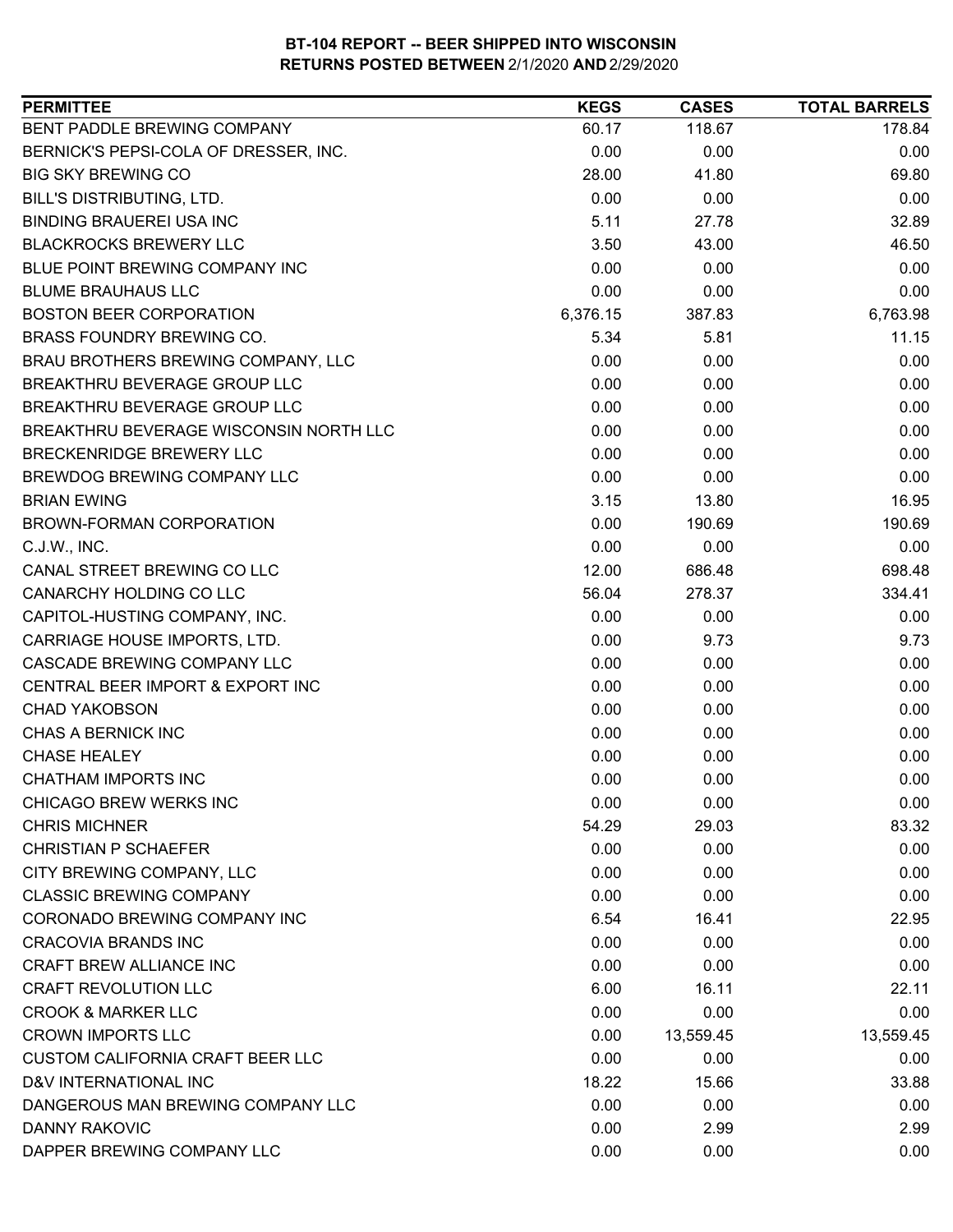| <b>PERMITTEE</b>                           | <b>KEGS</b> | <b>CASES</b> | <b>TOTAL BARRELS</b> |
|--------------------------------------------|-------------|--------------|----------------------|
| DEAN DISTRIBUTING, INC.                    | 0.00        | 0.00         | 0.00                 |
| DEAN DISTRIBUTING, INC.                    | 0.00        | 0.00         | 0.00                 |
| <b>DESCHUTES BREWERY INC</b>               | 104.13      | 129.91       | 234.04               |
| <b>DESTIHL HOLDINGS LLC</b>                | 3.67        | 10.89        | 14.56                |
| DETROIT RIVERTOWN BREWING LLC              | 7.84        | 4.00         | 11.84                |
| DIAGEO BEER COMPANY USA                    | 409.03      | 3,025.41     | 3,434.44             |
| DISCOUNT LIQUOR, INC.                      | 0.00        | 0.00         | 0.00                 |
| DOANE DISTRIBUTING, INC.                   | 0.00        | 0.00         | 0.00                 |
| DOGFISH HEAD CRAFT BREWERY LLC             | 114.82      | 284.48       | 399.30               |
| <b>DOYNA LTD</b>                           | 0.00        | 0.00         | 0.00                 |
| DREKKER BREWING COMPANY LLC                | 19.34       | 75.03        | 94.37                |
| DUVEL MOORTGAT USA LTD                     | 13.33       | 64.87        | 78.20                |
| <b>DYNAMITE BREWING LLC</b>                | 3.33        | 8.95         | 12.28                |
| E & J GALLO WINERY                         | 0.00        | 34.73        | 34.73                |
| EASTERN LIQUORS USA INC                    | 0.00        | 0.00         | 0.00                 |
| EINSTOK BEER COMPANY LP                    | 0.00        | 0.00         | 0.00                 |
| EL DORADO BEVERAGE CO                      | 0.00        | 0.00         | 0.00                 |
| EL SEGUNDO BREWING CO LLC                  | 0.00        | 0.00         | 0.00                 |
| ELYSIAN BREWING COMPANY INC                | 0.00        | 0.00         | 0.00                 |
| EPIC BREWING COMPANY LLC                   | 0.00        | 0.00         | 0.00                 |
| EPIC BREWING COMPANY LLC                   | 17.00       | 30.00        | 47.00                |
| <b>EQUILIBRIUM BREWERY LLC</b>             | 0.00        | 0.00         | 0.00                 |
| FABIANO BROTHERS - WISCONSIN LLC           | 0.00        | 0.00         | 0.00                 |
| <b>FISH BREWING CO</b>                     | 0.00        | 0.00         | 0.00                 |
| FLANIGAN DISTRIBUTING OF DOOR COUNTY, INC. | 0.00        | 0.00         | 0.00                 |
| FLYING DOG BREWERY LLLP                    | 0.00        | 24.60        | 24.60                |
| FORBIDDEN ROOT, A BENEFIT LLC              | 0.00        | 0.00         | 0.00                 |
| FOREIGN OBJECTS BEER COMPANY LLC           | 10.00       | 100.00       | 110.00               |
| FOUR SEASONS BEER DISTRIBUTORS INC         | 0.00        | 0.00         | 0.00                 |
| FRANK BEER DISTRIBUTORS, INC.              | 0.00        | 0.00         | 0.00                 |
| FRANK BEER SOUTH LLC                       | 0.00        | 0.00         | 0.00                 |
| FRANK LIQUOR COMPANY, INC.                 | 0.00        | 0.00         | 0.00                 |
| FRANK LIQUORS OF LA CROSSE, INC.           | 0.00        | 0.00         | 0.00                 |
| FRED R KARM JR                             | 0.00        | 0.00         | 0.00                 |
| <b>FULTON STREET BREWERY LLC</b>           | 0.00        | 0.00         | 0.00                 |
| <b>G &amp; F DISTRIBUTING INC</b>          | 0.00        | 0.00         | 0.00                 |
| <b>G K SKAGGS INC</b>                      | 0.00        | 0.00         | 0.00                 |
| <b>GARY'S CORPORATION OF OAK CREEK</b>     | 0.00        | 0.00         | 0.00                 |
| <b>GELOSO BEVERAGE GROUP LLC</b>           | 0.00        | 0.00         | 0.00                 |
| <b>GENERAL BEER DISTRIBUTORS CO.</b>       | 0.00        | 0.00         | 0.00                 |
| GENERAL BEER DISTRIBUTORS CO. - MILWAUKEE  | 0.00        | 0.00         | 0.00                 |
| <b>GENERAL BEER-NORTHEAST INC</b>          | 0.00        | 0.00         | 0.00                 |
| GENERAL BEER-NORTHEAST INC                 | 0.00        | 0.00         | 0.00                 |
| GENERAL BEER-NORTHWEST, INC.               | 0.00        | 0.00         | 0.00                 |
| GENERAL BEER-NORTHWEST, INC.               | 0.00        | 0.00         | 0.00                 |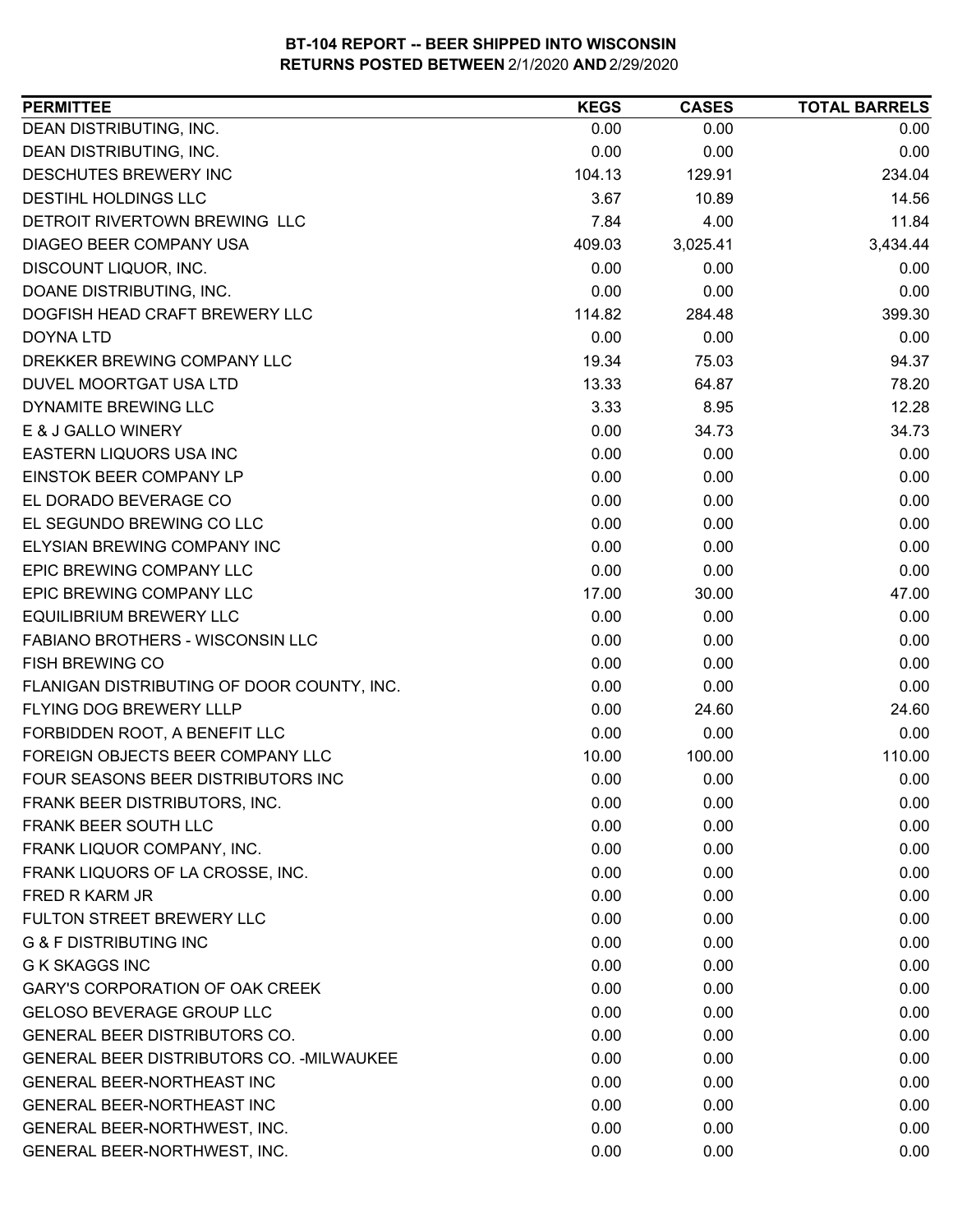| <b>PERMITTEE</b>                       | <b>KEGS</b> | <b>CASES</b> | <b>TOTAL BARRELS</b> |
|----------------------------------------|-------------|--------------|----------------------|
| GENERAL BEER-NORTHWEST, INC.           | 0.00        | 0.00         | 0.00                 |
| GENERAL BEVERAGE SALES CO.             | 0.00        | 0.00         | 0.00                 |
| GENERAL BEVERAGE SALES CO. - OSHKOSH   | 0.00        | 0.00         | 0.00                 |
| GENERAL BEVERAGE SALES CO.-MILWAUKEE   | 0.00        | 0.00         | 0.00                 |
| <b>GENERATIONS BREWING COMPANY LLC</b> | 7.33        | 1.23         | 8.56                 |
| <b>GEORGE BOZIC JR</b>                 | 0.00        | 0.00         | 0.00                 |
| <b>GLOBAL VILLAGE IMPORTS LLC</b>      | 0.00        | 4.06         | 4.06                 |
| <b>GMB PARTNERS LLC</b>                | 15.67       | 71.85        | 87.52                |
| <b>GO CRAFT BIER, INC</b>              | 0.00        | 0.00         | 0.00                 |
| <b>GOOD OMEN BOTTLING LLC</b>          | 0.00        | 0.00         | 0.00                 |
| <b>GRAYSCALE BREWING LLC</b>           | 0.00        | 0.00         | 0.00                 |
| <b>GREGORY S HARDMAN</b>               | 0.00        | 0.00         | 0.00                 |
| H C FOODS CO LTD                       | 0.00        | 0.00         | 0.00                 |
| HARPOON DISTRIBUTING COMPANY           | 21.85       | 20.00        | 41.85                |
| HEINEKEN USA INCORPORATED              | 95.88       | 3,579.63     | 3,675.51             |
| HENDRICKS BEVERAGE, INC.               | 0.00        | 0.00         | 0.00                 |
| <b>HIDDEN SPRINGS ALE WORKS</b>        | 3.32        | 0.00         | 3.32                 |
| HIGH COUNTRY BREWERY INC               | 0.00        | 0.00         | 0.00                 |
| HOFBRAUHAUS OF AMERICA, LLC            | 115.05      | 0.40         | 115.45               |
| <b>HOME BREW MART INC</b>              | 0.00        | 0.87         | 0.87                 |
| HOP BUTCHER FOR THE WORLD LLC          | 0.00        | 0.00         | 0.00                 |
| <b>ILLYRIAN IMPORT INC</b>             | 0.00        | 0.00         | 0.00                 |
| <b>INDEED BREWING COMPANY LLC</b>      | 48.66       | 90.12        | 138.78               |
| INDIAN PEAKS BREWING COMPANY           | 69.50       | 82.12        | 151.62               |
| INTERNATIONAL DISTILLERS & VINTERS LTD | 0.00        | 13.13        | 13.13                |
| INTERTRADE USA COMPANY                 | 0.00        | 0.00         | 0.00                 |
| <b>IRENE WAGNER</b>                    | 5.11        | 10.52        | 15.63                |
| <b>IRON HORSE BEVERAGE LLC</b>         | 0.00        | 0.00         | 0.00                 |
| <b>ISLAND CITY BREWING COMPANY LLC</b> | 5.25        | 0.00         | 5.25                 |
| <b>JAW PROPERTIES LLC</b>              | 0.00        | 0.00         | 0.00                 |
| <b>JBR BREWING LLC</b>                 | 0.00        | 0.00         | 0.00                 |
| <b>JDZ INC</b>                         | 0.00        | 0.00         | 0.00                 |
| <b>JOHN J COLLETTI</b>                 | 0.00        | 0.00         | 0.00                 |
| JOHNSON BROTHERS OF WISCONSIN INC      | 0.00        | 0.00         | 0.00                 |
| <b>JOSHUA DETH</b>                     | 19.50       | 122.10       | 141.60               |
| <b>JUSTIN STRAYER</b>                  | 0.00        | 0.00         | 0.00                 |
| KAY BEER DISTRIBUTING, INC.            | 0.00        | 0.00         | 0.00                 |
| KEWEENAW BREWING CO LLC                | 118.25      | 80.05        | 198.30               |
| KLOCKOW BREWING COMPANY INC            | 0.00        | 0.00         | 0.00                 |
| KOJIMA & INTERNATIONAL ASSOCIATES INC  | 0.00        | 0.00         | 0.00                 |
| KREBS BREWING CO., INC.                | 0.50        | 10.50        | 11.00                |
| KUHNHENN BREWING CO LLC                | 0.00        | 0.00         | 0.00                 |
| KYSELA PERE ET FILS LTD                | 0.00        | 0.00         | 0.00                 |
| LA CROSSE BEVERAGE LLC                 | 0.00        | 0.00         | 0.00                 |
| LABATT USA OPERATING CO LLC            | 24.00       | 1,351.86     | 1,375.86             |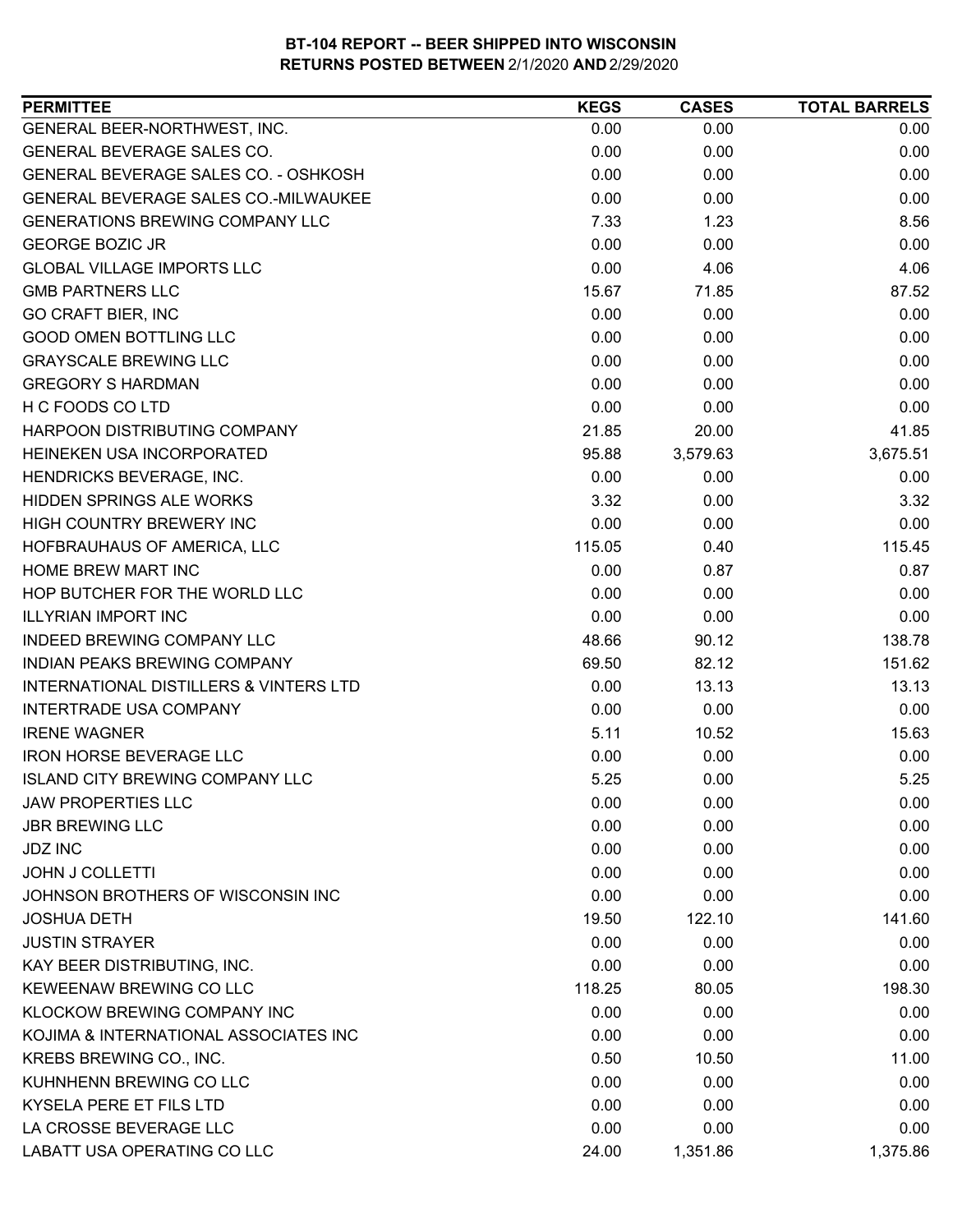| <b>LAGUNITAS BREWING CO</b><br>168.00<br>297.84<br>465.84<br>LAKE SUPERIOR BREWING CO LLC<br>0.00<br>0.00<br>0.00<br>LARRY'S DISTRIBUTING CO., INC.<br>0.00<br>0.00<br>0.00<br>LEE BEVERAGE OF WISCONSIN LLC<br>0.00<br>0.00<br>0.00<br>LEE BEVERAGE OF WISCONSIN LLC<br>0.00<br>0.00<br>0.00<br>LEE BEVERAGE OF WISCONSIN LLC<br>0.00<br>0.00<br>0.00<br>LEFT COAST BREWING CO<br>0.00<br>0.00<br>0.00<br><b>LENA BEVERAGE COMPANY</b><br>0.00<br>0.00<br>0.00<br>LIFT BRIDGE BREWING TECHNOLOGIES LLC<br>25.00<br>46.46<br>71.46<br>LONGSTOCK III LLC<br>0.00<br>0.00<br>0.00<br>LOUIS GLUNZ BEER INC<br>64.21<br>18.39<br>45.82<br>LUPULIN BREWING LLC<br>25.00<br>63.89<br>88.89<br>MAINE BEER COMPANY, LLC<br>0.00<br>0.00<br>0.00<br><b>MANKATO BREWERY LLC</b><br>0.00<br>0.00<br>0.00<br>MARK ANTHONY BRANDS INC.<br>0.00<br>9,613.02<br>9,613.02<br>MASSACHUSETTS BEVERAGE ALLIANCE LLC<br>0.00<br>0.00<br>0.00<br>MERCENARY BREWERY & DISTILLERY LLC<br>33.49<br>51.15<br>17.66<br>MERCHANT DU VIN CORPORATION<br>4.26<br>56.95<br>52.69<br>METROPOLITAN BREWING LLC<br>0.00<br>0.00<br>0.00<br><b>MHW LTD</b><br>16.01<br>5.23<br>21.24<br>0.00<br>0.00<br>MIA BREWERY CO. INC.<br>0.00<br>115.17<br>MICHAEL G ANSAY<br>79.81<br>35.36<br>MIGHTY SWELL COCKTAIL COMPANY LLC<br>10.38<br>0.00<br>10.38<br>MIKERPHONE BREWING LLC<br>2.16<br>1.25<br>3.41<br>MODERN TIMES DRINKS, INC<br>0.00<br>0.00<br>0.00<br>MOLSON COORS BEVERAGE COMPANY USA LLC<br>246.25<br>7,639.23<br>7,885.48<br>MONKLESS BREWING LLC<br>0.00<br>0.00<br>0.00<br>MOOSE LAKE BREWING CO., LLC<br>0.65<br>0.00<br>0.65<br>0.00<br>MOUNTAINEER HOLDINGS LLC<br>0.00<br>0.00<br>MUTUAL WHOLESALE LIQUOR INC<br>0.00<br>0.00<br>0.00<br><b>NDC SYSTEMS LP</b><br>60.83<br>60.83<br>0.00<br>NEBRASKA BREWING CO INC<br>0.00<br>0.00<br>0.00<br>NEW BELGIUM BREWING COMPANY INC<br>220.83<br>1,295.48<br>1,074.65<br>NEW HOLLAND BREWING CO LLC<br>0.00<br>0.00<br>0.00<br>NEW YORK MUTUAL TRADING CO INC<br>0.00<br>1.73<br>1.73<br>NOELKE DISTRIBUTORS, INC.<br>0.00<br>0.00<br>0.00<br>NORTH COAST BREWING CO INC<br>1.67<br>15.68<br>17.35<br>NORTHERN UNITED BREWING COMPANY, LLC<br>0.00<br>0.00<br>0.00<br>NOUVEAU VENTURES LLC<br>0.00<br>0.00<br>0.00<br>ODELL BREWING COMPANY<br>116.89<br>38.50<br>78.39<br>OFF-KILTER BREWING INC<br>0.50<br>0.00<br>0.50<br>ONION PUB & BREWERY INC<br>0.00<br>0.00<br>0.00<br>OREGON BREWING COMPANY INC<br>0.17<br>15.94<br>15.77<br>OTT SCHWEITZER DISTRIBUTORSHIP, INC.<br>0.00<br>0.00<br>0.00<br>PABST BREWING COMPANY, LLC<br>41.33<br>1,149.33<br>1,190.66 | <b>PERMITTEE</b> | <b>KEGS</b> | <b>CASES</b> | <b>TOTAL BARRELS</b> |
|----------------------------------------------------------------------------------------------------------------------------------------------------------------------------------------------------------------------------------------------------------------------------------------------------------------------------------------------------------------------------------------------------------------------------------------------------------------------------------------------------------------------------------------------------------------------------------------------------------------------------------------------------------------------------------------------------------------------------------------------------------------------------------------------------------------------------------------------------------------------------------------------------------------------------------------------------------------------------------------------------------------------------------------------------------------------------------------------------------------------------------------------------------------------------------------------------------------------------------------------------------------------------------------------------------------------------------------------------------------------------------------------------------------------------------------------------------------------------------------------------------------------------------------------------------------------------------------------------------------------------------------------------------------------------------------------------------------------------------------------------------------------------------------------------------------------------------------------------------------------------------------------------------------------------------------------------------------------------------------------------------------------------------------------------------------------------------------------------------------------------------------------------------------------------------------------------------------------------------------------------------------------------------------------------------------------------------------------------------------------------------------------------------------------------------------------------------------------------------------------------------------------------------------------------------------------------------------------|------------------|-------------|--------------|----------------------|
|                                                                                                                                                                                                                                                                                                                                                                                                                                                                                                                                                                                                                                                                                                                                                                                                                                                                                                                                                                                                                                                                                                                                                                                                                                                                                                                                                                                                                                                                                                                                                                                                                                                                                                                                                                                                                                                                                                                                                                                                                                                                                                                                                                                                                                                                                                                                                                                                                                                                                                                                                                                              |                  |             |              |                      |
|                                                                                                                                                                                                                                                                                                                                                                                                                                                                                                                                                                                                                                                                                                                                                                                                                                                                                                                                                                                                                                                                                                                                                                                                                                                                                                                                                                                                                                                                                                                                                                                                                                                                                                                                                                                                                                                                                                                                                                                                                                                                                                                                                                                                                                                                                                                                                                                                                                                                                                                                                                                              |                  |             |              |                      |
|                                                                                                                                                                                                                                                                                                                                                                                                                                                                                                                                                                                                                                                                                                                                                                                                                                                                                                                                                                                                                                                                                                                                                                                                                                                                                                                                                                                                                                                                                                                                                                                                                                                                                                                                                                                                                                                                                                                                                                                                                                                                                                                                                                                                                                                                                                                                                                                                                                                                                                                                                                                              |                  |             |              |                      |
|                                                                                                                                                                                                                                                                                                                                                                                                                                                                                                                                                                                                                                                                                                                                                                                                                                                                                                                                                                                                                                                                                                                                                                                                                                                                                                                                                                                                                                                                                                                                                                                                                                                                                                                                                                                                                                                                                                                                                                                                                                                                                                                                                                                                                                                                                                                                                                                                                                                                                                                                                                                              |                  |             |              |                      |
|                                                                                                                                                                                                                                                                                                                                                                                                                                                                                                                                                                                                                                                                                                                                                                                                                                                                                                                                                                                                                                                                                                                                                                                                                                                                                                                                                                                                                                                                                                                                                                                                                                                                                                                                                                                                                                                                                                                                                                                                                                                                                                                                                                                                                                                                                                                                                                                                                                                                                                                                                                                              |                  |             |              |                      |
|                                                                                                                                                                                                                                                                                                                                                                                                                                                                                                                                                                                                                                                                                                                                                                                                                                                                                                                                                                                                                                                                                                                                                                                                                                                                                                                                                                                                                                                                                                                                                                                                                                                                                                                                                                                                                                                                                                                                                                                                                                                                                                                                                                                                                                                                                                                                                                                                                                                                                                                                                                                              |                  |             |              |                      |
|                                                                                                                                                                                                                                                                                                                                                                                                                                                                                                                                                                                                                                                                                                                                                                                                                                                                                                                                                                                                                                                                                                                                                                                                                                                                                                                                                                                                                                                                                                                                                                                                                                                                                                                                                                                                                                                                                                                                                                                                                                                                                                                                                                                                                                                                                                                                                                                                                                                                                                                                                                                              |                  |             |              |                      |
|                                                                                                                                                                                                                                                                                                                                                                                                                                                                                                                                                                                                                                                                                                                                                                                                                                                                                                                                                                                                                                                                                                                                                                                                                                                                                                                                                                                                                                                                                                                                                                                                                                                                                                                                                                                                                                                                                                                                                                                                                                                                                                                                                                                                                                                                                                                                                                                                                                                                                                                                                                                              |                  |             |              |                      |
|                                                                                                                                                                                                                                                                                                                                                                                                                                                                                                                                                                                                                                                                                                                                                                                                                                                                                                                                                                                                                                                                                                                                                                                                                                                                                                                                                                                                                                                                                                                                                                                                                                                                                                                                                                                                                                                                                                                                                                                                                                                                                                                                                                                                                                                                                                                                                                                                                                                                                                                                                                                              |                  |             |              |                      |
|                                                                                                                                                                                                                                                                                                                                                                                                                                                                                                                                                                                                                                                                                                                                                                                                                                                                                                                                                                                                                                                                                                                                                                                                                                                                                                                                                                                                                                                                                                                                                                                                                                                                                                                                                                                                                                                                                                                                                                                                                                                                                                                                                                                                                                                                                                                                                                                                                                                                                                                                                                                              |                  |             |              |                      |
|                                                                                                                                                                                                                                                                                                                                                                                                                                                                                                                                                                                                                                                                                                                                                                                                                                                                                                                                                                                                                                                                                                                                                                                                                                                                                                                                                                                                                                                                                                                                                                                                                                                                                                                                                                                                                                                                                                                                                                                                                                                                                                                                                                                                                                                                                                                                                                                                                                                                                                                                                                                              |                  |             |              |                      |
|                                                                                                                                                                                                                                                                                                                                                                                                                                                                                                                                                                                                                                                                                                                                                                                                                                                                                                                                                                                                                                                                                                                                                                                                                                                                                                                                                                                                                                                                                                                                                                                                                                                                                                                                                                                                                                                                                                                                                                                                                                                                                                                                                                                                                                                                                                                                                                                                                                                                                                                                                                                              |                  |             |              |                      |
|                                                                                                                                                                                                                                                                                                                                                                                                                                                                                                                                                                                                                                                                                                                                                                                                                                                                                                                                                                                                                                                                                                                                                                                                                                                                                                                                                                                                                                                                                                                                                                                                                                                                                                                                                                                                                                                                                                                                                                                                                                                                                                                                                                                                                                                                                                                                                                                                                                                                                                                                                                                              |                  |             |              |                      |
|                                                                                                                                                                                                                                                                                                                                                                                                                                                                                                                                                                                                                                                                                                                                                                                                                                                                                                                                                                                                                                                                                                                                                                                                                                                                                                                                                                                                                                                                                                                                                                                                                                                                                                                                                                                                                                                                                                                                                                                                                                                                                                                                                                                                                                                                                                                                                                                                                                                                                                                                                                                              |                  |             |              |                      |
|                                                                                                                                                                                                                                                                                                                                                                                                                                                                                                                                                                                                                                                                                                                                                                                                                                                                                                                                                                                                                                                                                                                                                                                                                                                                                                                                                                                                                                                                                                                                                                                                                                                                                                                                                                                                                                                                                                                                                                                                                                                                                                                                                                                                                                                                                                                                                                                                                                                                                                                                                                                              |                  |             |              |                      |
|                                                                                                                                                                                                                                                                                                                                                                                                                                                                                                                                                                                                                                                                                                                                                                                                                                                                                                                                                                                                                                                                                                                                                                                                                                                                                                                                                                                                                                                                                                                                                                                                                                                                                                                                                                                                                                                                                                                                                                                                                                                                                                                                                                                                                                                                                                                                                                                                                                                                                                                                                                                              |                  |             |              |                      |
|                                                                                                                                                                                                                                                                                                                                                                                                                                                                                                                                                                                                                                                                                                                                                                                                                                                                                                                                                                                                                                                                                                                                                                                                                                                                                                                                                                                                                                                                                                                                                                                                                                                                                                                                                                                                                                                                                                                                                                                                                                                                                                                                                                                                                                                                                                                                                                                                                                                                                                                                                                                              |                  |             |              |                      |
|                                                                                                                                                                                                                                                                                                                                                                                                                                                                                                                                                                                                                                                                                                                                                                                                                                                                                                                                                                                                                                                                                                                                                                                                                                                                                                                                                                                                                                                                                                                                                                                                                                                                                                                                                                                                                                                                                                                                                                                                                                                                                                                                                                                                                                                                                                                                                                                                                                                                                                                                                                                              |                  |             |              |                      |
|                                                                                                                                                                                                                                                                                                                                                                                                                                                                                                                                                                                                                                                                                                                                                                                                                                                                                                                                                                                                                                                                                                                                                                                                                                                                                                                                                                                                                                                                                                                                                                                                                                                                                                                                                                                                                                                                                                                                                                                                                                                                                                                                                                                                                                                                                                                                                                                                                                                                                                                                                                                              |                  |             |              |                      |
|                                                                                                                                                                                                                                                                                                                                                                                                                                                                                                                                                                                                                                                                                                                                                                                                                                                                                                                                                                                                                                                                                                                                                                                                                                                                                                                                                                                                                                                                                                                                                                                                                                                                                                                                                                                                                                                                                                                                                                                                                                                                                                                                                                                                                                                                                                                                                                                                                                                                                                                                                                                              |                  |             |              |                      |
|                                                                                                                                                                                                                                                                                                                                                                                                                                                                                                                                                                                                                                                                                                                                                                                                                                                                                                                                                                                                                                                                                                                                                                                                                                                                                                                                                                                                                                                                                                                                                                                                                                                                                                                                                                                                                                                                                                                                                                                                                                                                                                                                                                                                                                                                                                                                                                                                                                                                                                                                                                                              |                  |             |              |                      |
|                                                                                                                                                                                                                                                                                                                                                                                                                                                                                                                                                                                                                                                                                                                                                                                                                                                                                                                                                                                                                                                                                                                                                                                                                                                                                                                                                                                                                                                                                                                                                                                                                                                                                                                                                                                                                                                                                                                                                                                                                                                                                                                                                                                                                                                                                                                                                                                                                                                                                                                                                                                              |                  |             |              |                      |
|                                                                                                                                                                                                                                                                                                                                                                                                                                                                                                                                                                                                                                                                                                                                                                                                                                                                                                                                                                                                                                                                                                                                                                                                                                                                                                                                                                                                                                                                                                                                                                                                                                                                                                                                                                                                                                                                                                                                                                                                                                                                                                                                                                                                                                                                                                                                                                                                                                                                                                                                                                                              |                  |             |              |                      |
|                                                                                                                                                                                                                                                                                                                                                                                                                                                                                                                                                                                                                                                                                                                                                                                                                                                                                                                                                                                                                                                                                                                                                                                                                                                                                                                                                                                                                                                                                                                                                                                                                                                                                                                                                                                                                                                                                                                                                                                                                                                                                                                                                                                                                                                                                                                                                                                                                                                                                                                                                                                              |                  |             |              |                      |
|                                                                                                                                                                                                                                                                                                                                                                                                                                                                                                                                                                                                                                                                                                                                                                                                                                                                                                                                                                                                                                                                                                                                                                                                                                                                                                                                                                                                                                                                                                                                                                                                                                                                                                                                                                                                                                                                                                                                                                                                                                                                                                                                                                                                                                                                                                                                                                                                                                                                                                                                                                                              |                  |             |              |                      |
|                                                                                                                                                                                                                                                                                                                                                                                                                                                                                                                                                                                                                                                                                                                                                                                                                                                                                                                                                                                                                                                                                                                                                                                                                                                                                                                                                                                                                                                                                                                                                                                                                                                                                                                                                                                                                                                                                                                                                                                                                                                                                                                                                                                                                                                                                                                                                                                                                                                                                                                                                                                              |                  |             |              |                      |
|                                                                                                                                                                                                                                                                                                                                                                                                                                                                                                                                                                                                                                                                                                                                                                                                                                                                                                                                                                                                                                                                                                                                                                                                                                                                                                                                                                                                                                                                                                                                                                                                                                                                                                                                                                                                                                                                                                                                                                                                                                                                                                                                                                                                                                                                                                                                                                                                                                                                                                                                                                                              |                  |             |              |                      |
|                                                                                                                                                                                                                                                                                                                                                                                                                                                                                                                                                                                                                                                                                                                                                                                                                                                                                                                                                                                                                                                                                                                                                                                                                                                                                                                                                                                                                                                                                                                                                                                                                                                                                                                                                                                                                                                                                                                                                                                                                                                                                                                                                                                                                                                                                                                                                                                                                                                                                                                                                                                              |                  |             |              |                      |
|                                                                                                                                                                                                                                                                                                                                                                                                                                                                                                                                                                                                                                                                                                                                                                                                                                                                                                                                                                                                                                                                                                                                                                                                                                                                                                                                                                                                                                                                                                                                                                                                                                                                                                                                                                                                                                                                                                                                                                                                                                                                                                                                                                                                                                                                                                                                                                                                                                                                                                                                                                                              |                  |             |              |                      |
|                                                                                                                                                                                                                                                                                                                                                                                                                                                                                                                                                                                                                                                                                                                                                                                                                                                                                                                                                                                                                                                                                                                                                                                                                                                                                                                                                                                                                                                                                                                                                                                                                                                                                                                                                                                                                                                                                                                                                                                                                                                                                                                                                                                                                                                                                                                                                                                                                                                                                                                                                                                              |                  |             |              |                      |
|                                                                                                                                                                                                                                                                                                                                                                                                                                                                                                                                                                                                                                                                                                                                                                                                                                                                                                                                                                                                                                                                                                                                                                                                                                                                                                                                                                                                                                                                                                                                                                                                                                                                                                                                                                                                                                                                                                                                                                                                                                                                                                                                                                                                                                                                                                                                                                                                                                                                                                                                                                                              |                  |             |              |                      |
|                                                                                                                                                                                                                                                                                                                                                                                                                                                                                                                                                                                                                                                                                                                                                                                                                                                                                                                                                                                                                                                                                                                                                                                                                                                                                                                                                                                                                                                                                                                                                                                                                                                                                                                                                                                                                                                                                                                                                                                                                                                                                                                                                                                                                                                                                                                                                                                                                                                                                                                                                                                              |                  |             |              |                      |
|                                                                                                                                                                                                                                                                                                                                                                                                                                                                                                                                                                                                                                                                                                                                                                                                                                                                                                                                                                                                                                                                                                                                                                                                                                                                                                                                                                                                                                                                                                                                                                                                                                                                                                                                                                                                                                                                                                                                                                                                                                                                                                                                                                                                                                                                                                                                                                                                                                                                                                                                                                                              |                  |             |              |                      |
|                                                                                                                                                                                                                                                                                                                                                                                                                                                                                                                                                                                                                                                                                                                                                                                                                                                                                                                                                                                                                                                                                                                                                                                                                                                                                                                                                                                                                                                                                                                                                                                                                                                                                                                                                                                                                                                                                                                                                                                                                                                                                                                                                                                                                                                                                                                                                                                                                                                                                                                                                                                              |                  |             |              |                      |
|                                                                                                                                                                                                                                                                                                                                                                                                                                                                                                                                                                                                                                                                                                                                                                                                                                                                                                                                                                                                                                                                                                                                                                                                                                                                                                                                                                                                                                                                                                                                                                                                                                                                                                                                                                                                                                                                                                                                                                                                                                                                                                                                                                                                                                                                                                                                                                                                                                                                                                                                                                                              |                  |             |              |                      |
|                                                                                                                                                                                                                                                                                                                                                                                                                                                                                                                                                                                                                                                                                                                                                                                                                                                                                                                                                                                                                                                                                                                                                                                                                                                                                                                                                                                                                                                                                                                                                                                                                                                                                                                                                                                                                                                                                                                                                                                                                                                                                                                                                                                                                                                                                                                                                                                                                                                                                                                                                                                              |                  |             |              |                      |
|                                                                                                                                                                                                                                                                                                                                                                                                                                                                                                                                                                                                                                                                                                                                                                                                                                                                                                                                                                                                                                                                                                                                                                                                                                                                                                                                                                                                                                                                                                                                                                                                                                                                                                                                                                                                                                                                                                                                                                                                                                                                                                                                                                                                                                                                                                                                                                                                                                                                                                                                                                                              |                  |             |              |                      |
|                                                                                                                                                                                                                                                                                                                                                                                                                                                                                                                                                                                                                                                                                                                                                                                                                                                                                                                                                                                                                                                                                                                                                                                                                                                                                                                                                                                                                                                                                                                                                                                                                                                                                                                                                                                                                                                                                                                                                                                                                                                                                                                                                                                                                                                                                                                                                                                                                                                                                                                                                                                              |                  |             |              |                      |
|                                                                                                                                                                                                                                                                                                                                                                                                                                                                                                                                                                                                                                                                                                                                                                                                                                                                                                                                                                                                                                                                                                                                                                                                                                                                                                                                                                                                                                                                                                                                                                                                                                                                                                                                                                                                                                                                                                                                                                                                                                                                                                                                                                                                                                                                                                                                                                                                                                                                                                                                                                                              |                  |             |              |                      |
|                                                                                                                                                                                                                                                                                                                                                                                                                                                                                                                                                                                                                                                                                                                                                                                                                                                                                                                                                                                                                                                                                                                                                                                                                                                                                                                                                                                                                                                                                                                                                                                                                                                                                                                                                                                                                                                                                                                                                                                                                                                                                                                                                                                                                                                                                                                                                                                                                                                                                                                                                                                              |                  |             |              |                      |
|                                                                                                                                                                                                                                                                                                                                                                                                                                                                                                                                                                                                                                                                                                                                                                                                                                                                                                                                                                                                                                                                                                                                                                                                                                                                                                                                                                                                                                                                                                                                                                                                                                                                                                                                                                                                                                                                                                                                                                                                                                                                                                                                                                                                                                                                                                                                                                                                                                                                                                                                                                                              |                  |             |              |                      |
|                                                                                                                                                                                                                                                                                                                                                                                                                                                                                                                                                                                                                                                                                                                                                                                                                                                                                                                                                                                                                                                                                                                                                                                                                                                                                                                                                                                                                                                                                                                                                                                                                                                                                                                                                                                                                                                                                                                                                                                                                                                                                                                                                                                                                                                                                                                                                                                                                                                                                                                                                                                              |                  |             |              |                      |
|                                                                                                                                                                                                                                                                                                                                                                                                                                                                                                                                                                                                                                                                                                                                                                                                                                                                                                                                                                                                                                                                                                                                                                                                                                                                                                                                                                                                                                                                                                                                                                                                                                                                                                                                                                                                                                                                                                                                                                                                                                                                                                                                                                                                                                                                                                                                                                                                                                                                                                                                                                                              |                  |             |              |                      |
|                                                                                                                                                                                                                                                                                                                                                                                                                                                                                                                                                                                                                                                                                                                                                                                                                                                                                                                                                                                                                                                                                                                                                                                                                                                                                                                                                                                                                                                                                                                                                                                                                                                                                                                                                                                                                                                                                                                                                                                                                                                                                                                                                                                                                                                                                                                                                                                                                                                                                                                                                                                              |                  |             |              |                      |
|                                                                                                                                                                                                                                                                                                                                                                                                                                                                                                                                                                                                                                                                                                                                                                                                                                                                                                                                                                                                                                                                                                                                                                                                                                                                                                                                                                                                                                                                                                                                                                                                                                                                                                                                                                                                                                                                                                                                                                                                                                                                                                                                                                                                                                                                                                                                                                                                                                                                                                                                                                                              |                  |             |              |                      |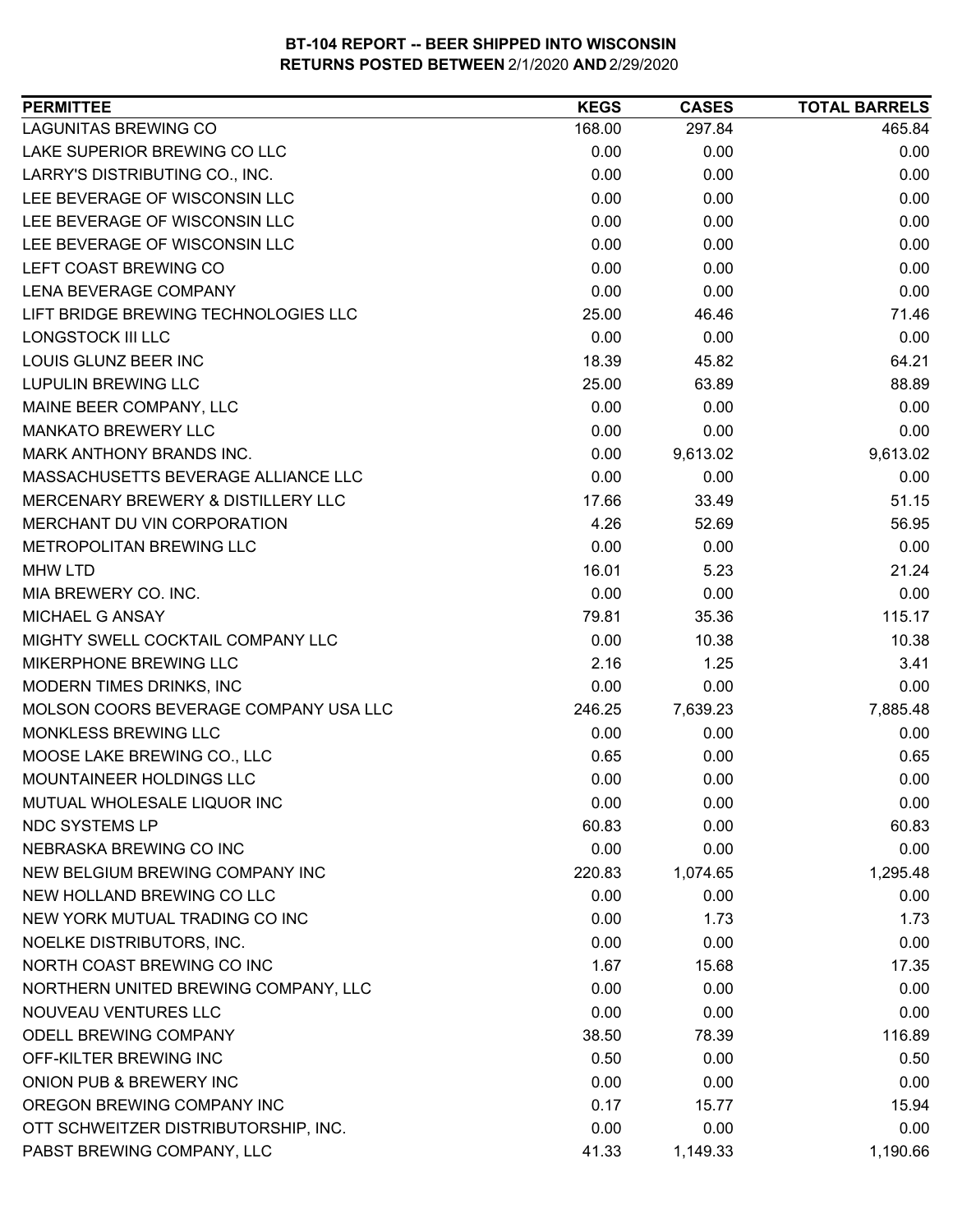| <b>PERMITTEE</b>                   | <b>KEGS</b> | <b>CASES</b> | <b>TOTAL BARRELS</b> |
|------------------------------------|-------------|--------------|----------------------|
| PALS BREWING COMPANY, LLC          | 0.00        | 0.00         | 0.00                 |
| PAMPA BEVERAGES LLC                | 0.00        | 0.00         | 0.00                 |
| PARADOX BEER COMPANY INC           | 0.00        | 0.00         | 0.00                 |
| PARK RIDGE DISTRIBUTING, INC.      | 0.00        | 0.00         | 0.00                 |
| PATERNO IMPORTS LTD                | 0.00        | 0.00         | 0.00                 |
| PAULANER USA LLC                   | 0.00        | 73.15        | 73.15                |
| PEHLER DISTRIBUTING, INC.          | 0.00        | 0.00         | 0.00                 |
| PERENNIAL PARTNERS LLC             | 0.00        | 0.00         | 0.00                 |
| PETOSKEY BREWING COMPANY LLC       | 0.00        | 0.00         | 0.00                 |
| PHILLIPS WINE COMPANY              | 0.00        | 0.00         | 0.00                 |
| PIPEWORKS PRODUCTION LLC           | 0.00        | 0.00         | 0.00                 |
| PRO-LIQUITECH LLC                  | 0.00        | 0.00         | 0.00                 |
| PROST BREWING COMPANY LLC          | 0.00        | 5.23         | 5.23                 |
| <b>RAVEN BRANDS INC</b>            | 0.00        | 0.00         | 0.00                 |
| RENEGADE BREWING COMPANY LLC       | 0.00        | 0.00         | 0.00                 |
| <b>RHINEGEIST, LLC</b>             | 0.00        | 0.00         | 0.00                 |
| RIO BRAVO BREWING COMPANY          | 0.00        | 0.00         | 0.00                 |
| S. & S. DISTRIBUTING, INC.         | 0.00        | 0.00         | 0.00                 |
| S. & S. DISTRIBUTING, INC.         | 0.00        | 0.00         | 0.00                 |
| SAPPORO USA INC                    | 3.99        | 36.81        | 40.80                |
| SARATOGA LIQUOR CO., INC.          | 0.00        | 0.00         | 0.00                 |
| SAUGATUCK BREWING COMPANY INC      | 24.17       | 56.63        | 80.80                |
| SHELTON BROTHERS INC               | 3.69        | 4.36         | 8.05                 |
| <b>SHORTS BREWING COMPANY</b>      | 7.50        | 23.95        | 31.45                |
| SIERRA NEVADA BREWING COMPANY      | 66.83       | 781.62       | 848.45               |
| SINGHA NORTH AMERICA INC           | 0.00        | 0.00         | 0.00                 |
| SOCIABLE CIDER WERKS LLC           | 0.00        | 0.19         | 0.19                 |
| SOLEMN OATH BREWERY LLC            | 0.00        | 0.00         | 0.00                 |
| SOUTHERN GRIST BREWING COMPANY     | 0.00        | 0.00         | 0.00                 |
| SOUTHERN TIER BREWING COMPANY LLC  | 0.00        | 22.84        | 22.84                |
| SP3 LLC                            | 0.00        | 0.00         | 0.00                 |
| <b>SPIRAL BREWERY LLC</b>          | 0.34        | 1.84         | 2.18                 |
| <b>SRB OPERATIONS LLC</b>          | 0.00        | 0.00         | 0.00                 |
| ST KILLIAN IMPORTING CO INC        | 20.96       | 142.76       | 163.72               |
| STONE BREWING CO LLC               | 32.00       | 184.48       | 216.48               |
| <b>SUGAR CREEK ACQUISITION LLC</b> | 0.00        | 0.00         | 0.00                 |
| SUMMIT BREWING COMPANY             | 198.34      | 321.85       | 520.19               |
| SUN KING BREWING CO LLC            | 0.00        | 0.00         | 0.00                 |
| SUPERIOR BEVERAGES LLC             | 0.00        | 0.00         | 0.00                 |
| <b>SURLY BREWING COMPANY</b>       | 230.34      | 251.80       | 482.14               |
| SURVILLE ENTERPRISES CORP          | 0.00        | 0.00         | 0.00                 |
| <b>SYLWESTER KOLAKOWSKI</b>        | 0.00        | 19.50        | 19.50                |
| TABLEBLUFF BREWING CO INC          | 0.00        | 0.00         | 0.00                 |
| <b>TERRAPIN BEER COMPANY LLC</b>   | 74.00       | 158.18       | 232.18               |
| THE BROOKLYN BREWERY CORPORATION   | 8.00        | 0.00         | 8.00                 |